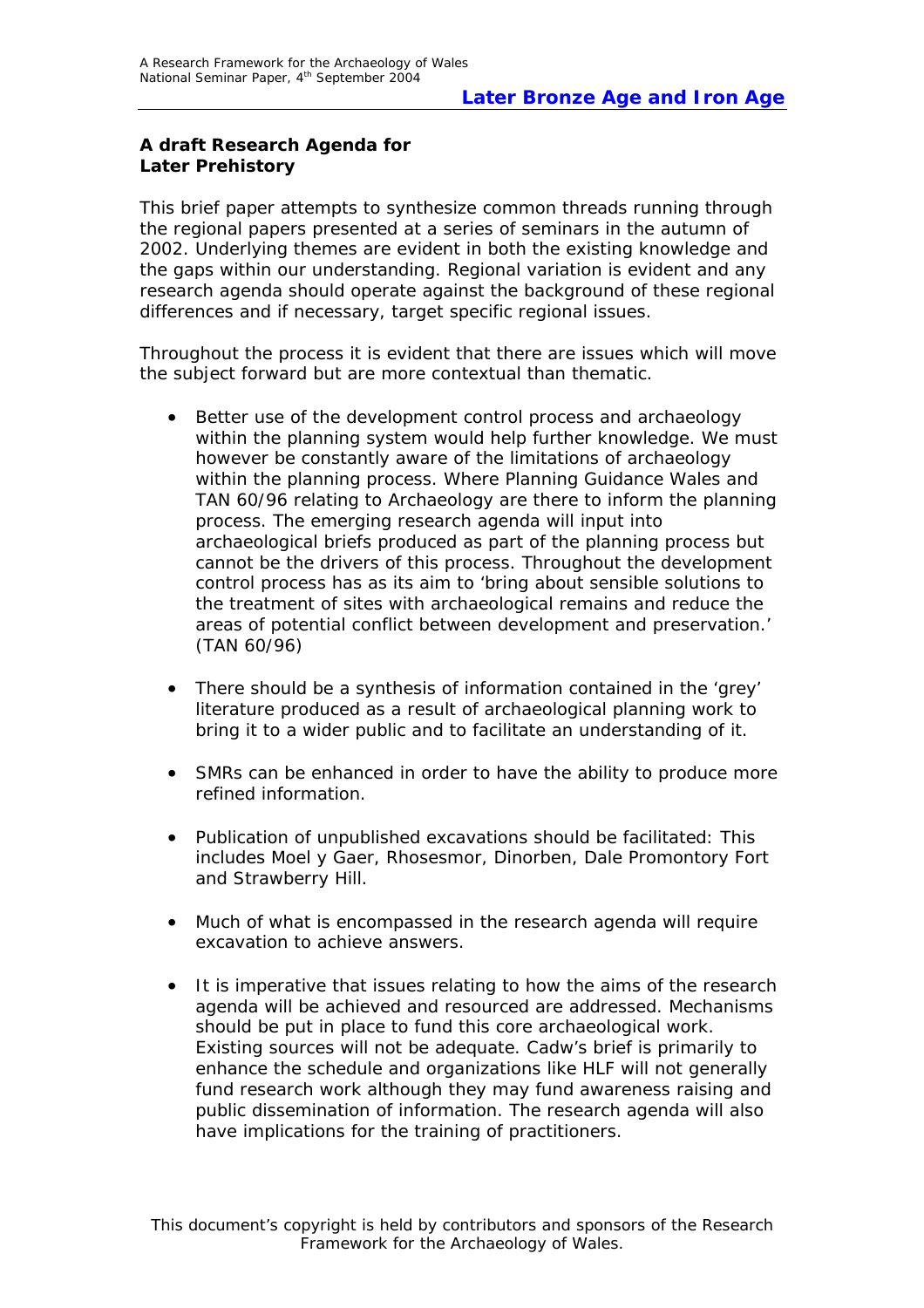### Chronology

- Chronological frameworks need to be established across Wales
- C14 dating of stratigraphic sequences
- Dating of ceramic sequences where possible

## Settlement

- In some areas hillforts are better understood than others. This imbalance should be addressed by the use of targeted projects. Recent work at Castell Henllys illustrates the value of this approach. Initially non-intrusive survey work, topographic, geophysical etc should be used to target excavation which could answer questions relating to function and chronological framework. Valuable results are being achieved from initial non-intrusive survey work defensive cropmarks sites in S Ceredigion and some of the hillforts of the Clwydian Range/Llantisilio Mountain.
- Very few undefended sites are known
- What is the relationship between defended and non-defended sites?
- Few Late Bronze age settlement sites have been identified. Examination of known Iron Age sites could aid this
- Links with the preceding BA should be studied

### Land use

- Few field systems are known those that are should be further studied with the aim of dating and identifying form and exact function.
- Landscapes should be studied to identify features contemporary with known settlements and the organization of their surrounding areas.

### Ritual and burial

• Evidence across Wales is largely absent we should look more closely at burial sites of the earlier periods

### Natural Resources

• Research into both metal mining sites and identification of production sites is needed. Peter Crew's work here is exemplary but also indicates the time spans and resources needed to answer these questions.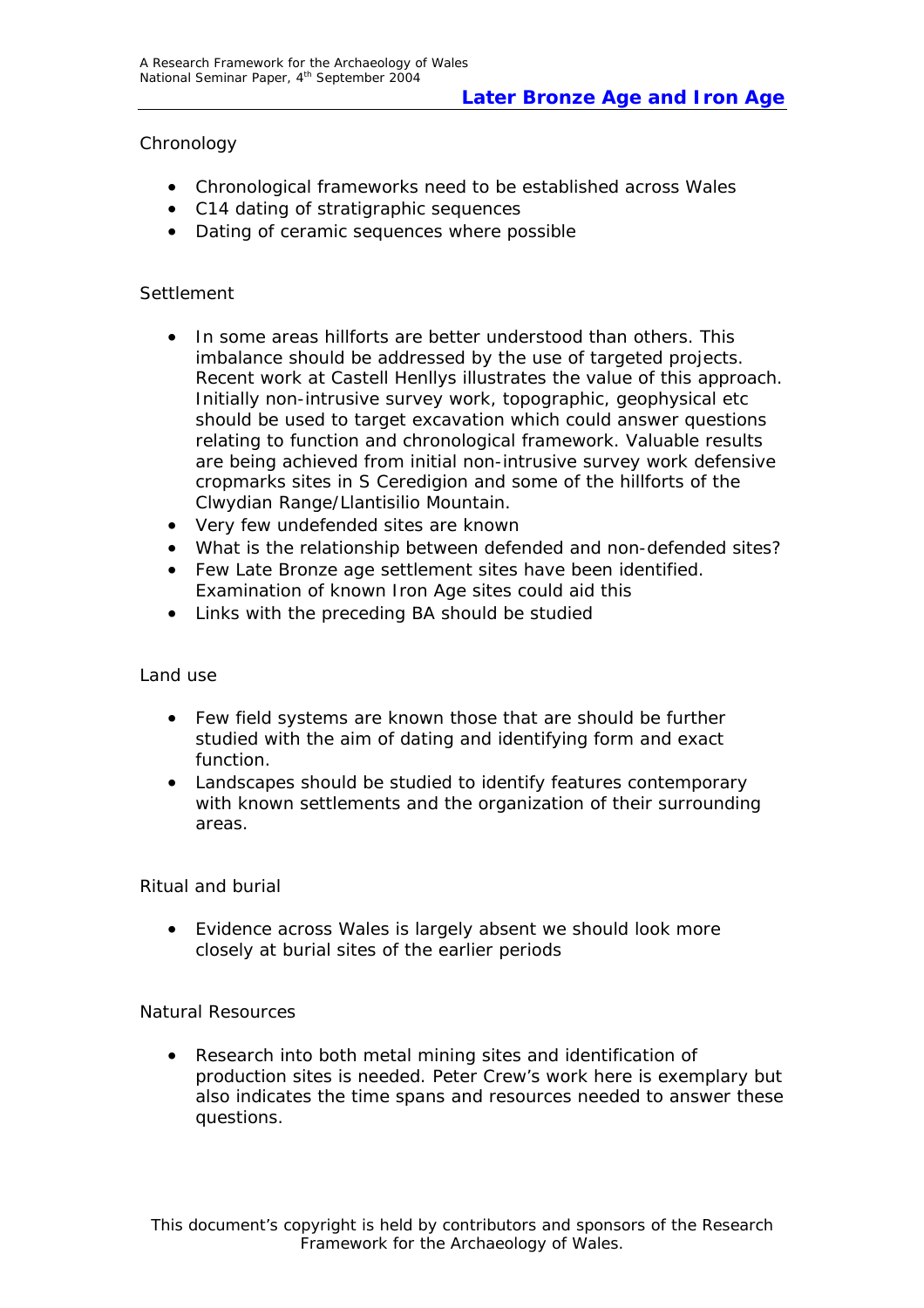### Environment

- Much more environmental work should be carried out, both on site and off site to identify past landscapes.
- Sieving on sites should take place as routine, detailed analysis of material found should follow.
- Need to answer questions about food production, diet, use of organic materials, landscape etc

### Material Culture

- Artefact studies have been neglected in the past this should be addressed. Artefacts provide important information about people's lifestyles and activities, particularly trade/exchange.
- Accepted view is that there is a lack of artefacts in this period however long-term excavations at Castell Henllys has shown that over time a large corpus of artefacts is amassed.
- Findspots of any new hoards or finds should be archaeologically investigated as a matter of course

#### Processes of Change

• We need to look at the interface between the Bronze Age and Iron Age and of the Iron Age and the Roman period. The study of Romano-British material culture and settlement can tell us about earlier societies. Place name evidence, language and myths and legends perhaps have a role to play here.

Paper prepared by Fiona Gale (Denbighshire County Council) 30<sup>th</sup> August 2004